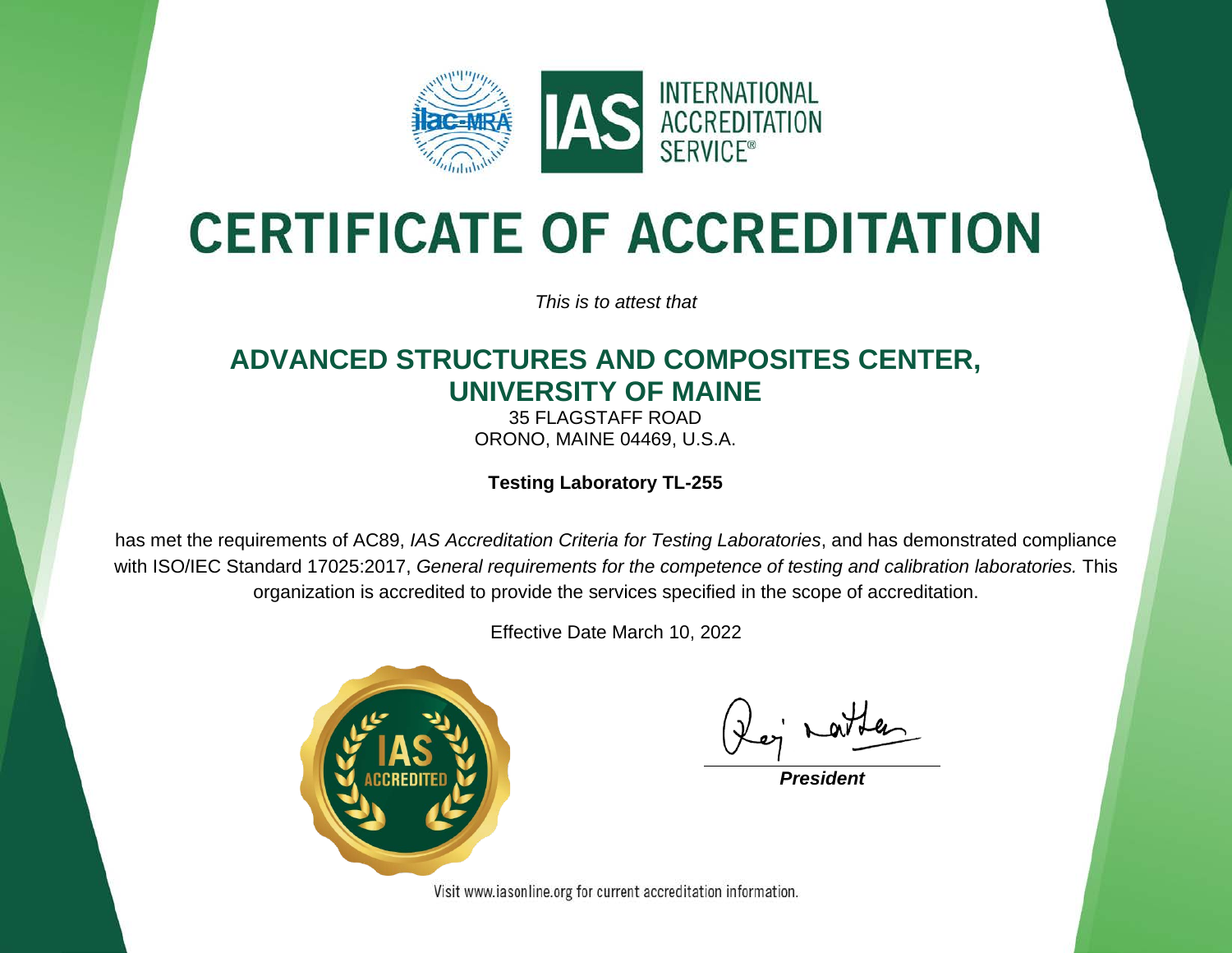International Accreditation Service, Inc.

3060 Saturn Street, Suite 100, Brea, California 92821, U.S.A. | www.iasonline.org

#### **ADVANCED STRUCTURES AND COMPOSITES CENTER, UNIVERSITY OF MAINE**

www.composites.umaine.edu

**Contact Name** Benjamin Herzog **Contact Phone** +1-207-581-2123

*Accredited to ISO/IEC 17025:2017 Effective Date March 10, 2022*

| <b>Fire</b>                                                                                                                               |  |  |
|-------------------------------------------------------------------------------------------------------------------------------------------|--|--|
| Standard test method for rate of burning and/or extent and time of burning of<br>plastics in a horizontal position                        |  |  |
| Standard test method for ignition loss of cured reinforced resins                                                                         |  |  |
|                                                                                                                                           |  |  |
| Standard test method for coefficient of linear thermal expansion of plastics<br>between -30°C and 30°C with a vitreous silica dilatometer |  |  |
| Standard test methods for density and specific gravity (relative density) of<br>plastics by displacement                                  |  |  |
| Standard test methods for density and specific gravity (relative density) of wood<br>and wood-based materials                             |  |  |
| Standard test methods for determination of gel content and swell ratio of<br>crosslinked ethylene plastics (test methods A and C)         |  |  |
| Standard test methods for direct moisture content measurement of wood and<br>wood-based materials                                         |  |  |
| Standard guide for moisture conditioning of wood and wood-based materials                                                                 |  |  |
| Standard test method for using a variable incidence tribometer (VIT)                                                                      |  |  |
|                                                                                                                                           |  |  |
| Standard Test Methods for Determining the Tensile and Shear Strength of<br><b>Screws</b>                                                  |  |  |
| <b>Shear Test</b>                                                                                                                         |  |  |
| <b>Cyclic Delamination Test</b>                                                                                                           |  |  |
| <b>Full Size End Joint Tension Test</b>                                                                                                   |  |  |
| Standard for Wood Products- Structural Glued Laminated Timber                                                                             |  |  |
| Standard for Performance-Rated Cross-Laminated Timber (Except Section 6.3)                                                                |  |  |
|                                                                                                                                           |  |  |

**TL-255 Advanced Structures and Composites Center, University** 



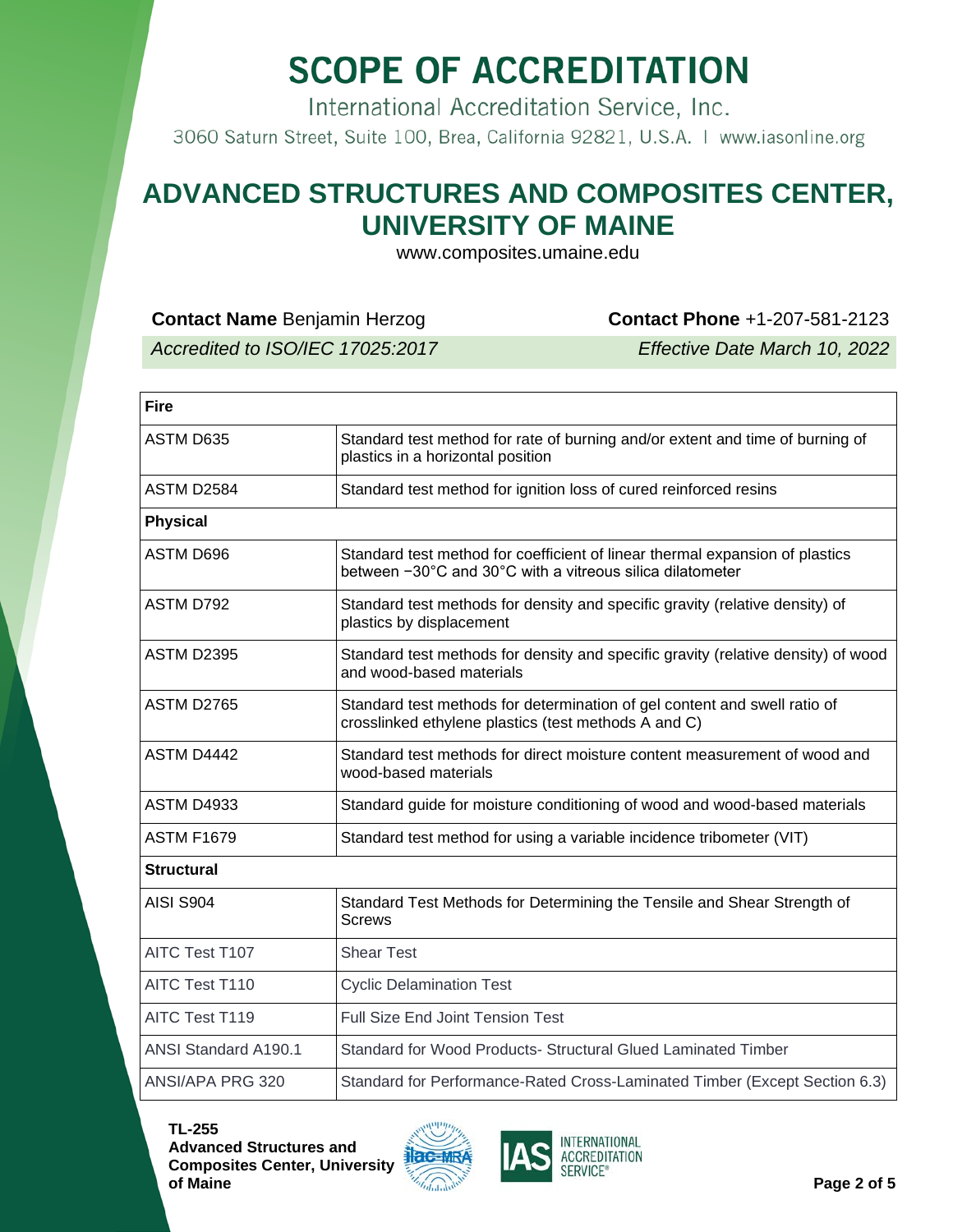International Accreditation Service, Inc.

3060 Saturn Street, Suite 100, Brea, California 92821, U.S.A. | www.iasonline.org

| <b>ASTM C273/C273M</b> | Standard test method for shear properties of sandwich core materials                                                                       |
|------------------------|--------------------------------------------------------------------------------------------------------------------------------------------|
| <b>ASTM C393/C393M</b> | Standard test method for core shear properties of sandwich constructions by<br>beam flexure                                                |
| ASTM D143              | Standard test methods for small clear specimens of timber (excluding sections<br>10 and 11)                                                |
| ASTM D198              | Standard test methods of static tests of lumber in structural sizes (excluding<br>sections 21-28 and 37-44)                                |
| ASTM D245              | Standard practice for establishing structural grades and related allowable<br>properties for visually graded lumber                        |
| ASTM D256              | Standard test methods for determining the izod pendulum impact resistance of<br>plastics                                                   |
| ASTM D638              | Standard test method for tensile properties of plastics                                                                                    |
| ASTM D695              | Standard test method for compressive properties of rigid plastics                                                                          |
| ASTM D790              | Standard test methods for flexural properties of unreinforced and reinforced<br>plastics and electrical insulating materials               |
| ASTM D905              | Standard test method for strength properties of adhesive bonds in shear by<br>compression loading                                          |
| ASTM D953              | Standard test method for bearing strength of plastics                                                                                      |
| ASTM D1037             | Standard test methods for evaluating properties of wood-base fiber and particle<br>panel materials                                         |
| <b>ASTM D1101</b>      | Standard test methods for integrity of adhesive joints in structural laminated<br>wood products for exterior use                           |
| ASTM D1761             | Standard test methods for mechanical fasteners in wood                                                                                     |
| ASTM D1990             | Standard practice for establishing allowable properties for visually-graded<br>dimension lumber from in-grade tests of full-size specimens |
| <b>ASTM D2339</b>      | Standard test method for strength properties of adhesives in two-ply wood<br>construction in shear by tension loading                      |
| ASTM D2344/D2344M      | Standard test method for short-beam strength of polymer matrix composite<br>materials and their laminates                                  |
| <b>ASTM D2555</b>      | Standard practice for establishing clear wood strength value                                                                               |
| <b>ASTM D2559</b>      | Standard specification for adhesives for bonded structural wood products for<br>use under exterior exposure conditions                     |
| ASTM D3039/D3039M      | Standard test method for tensile properties of polymer matrix composite<br>materials                                                       |



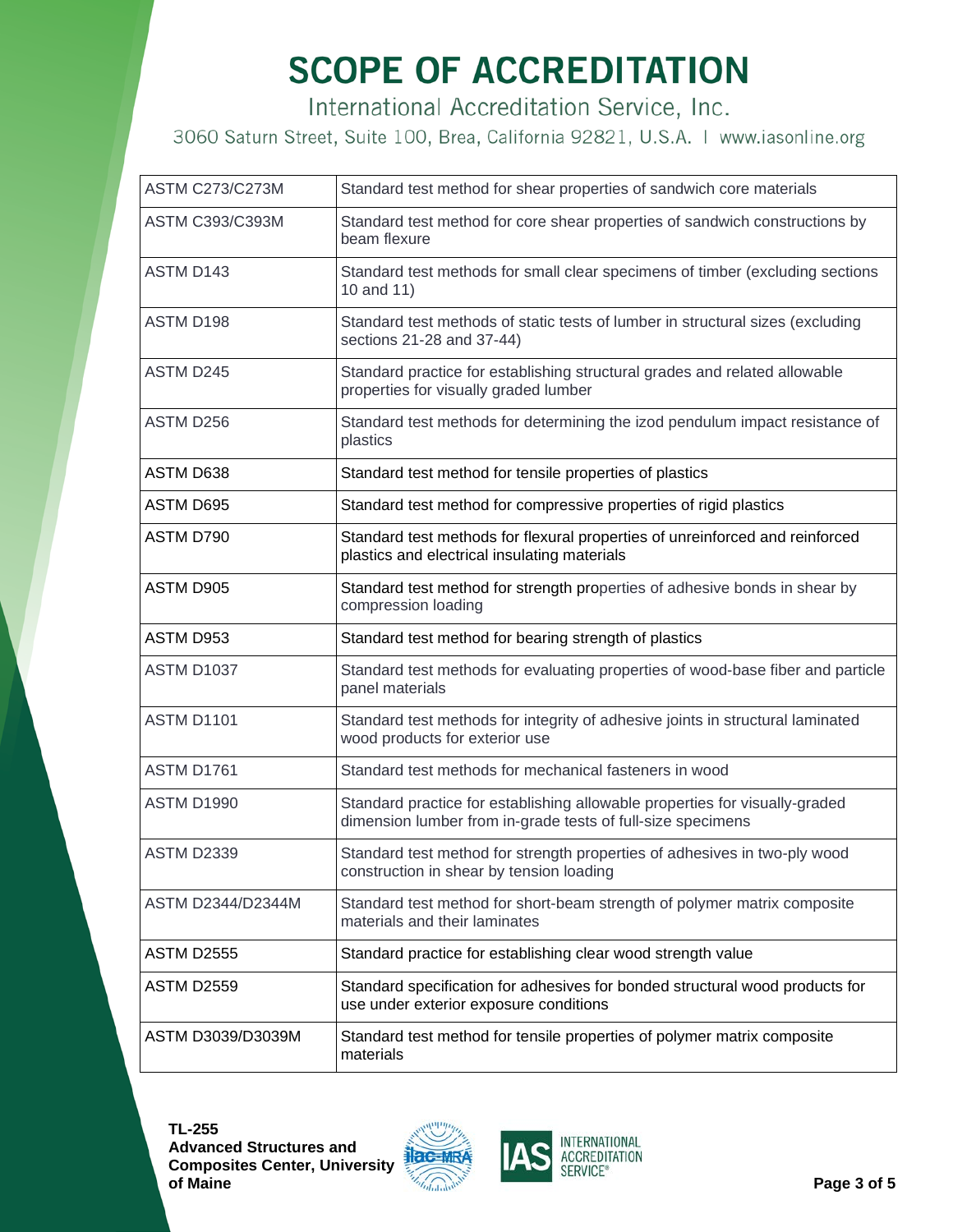International Accreditation Service, Inc.

3060 Saturn Street, Suite 100, Brea, California 92821, U.S.A. | www.iasonline.org

| <b>ASTM D3165</b>        | Standard test method for strength properties of adhesives in shear by tension<br>loading of single-lap-joint laminated assemblies                |
|--------------------------|--------------------------------------------------------------------------------------------------------------------------------------------------|
| ASTM D3410/D3410M        | Standard test method for compressive properties of polymer matrix composite<br>materials with unsupported gage section by shear loading          |
| <b>ASTM D3479/D3479M</b> | Standard test method for tension-tension fatigue of polymer matrix composite<br>materials                                                        |
| ASTM D3518/D3518M        | Standard test method for in-plane shear response of polymer matrix composite<br>materials by tensile test of a ±45° laminate                     |
| ASTM D3737               | Standard practice for establishing allowable properties for structural glued<br>laminated timber (glulam)                                        |
| ASTM D3846               | Standard test method for in-plane shear strength of reinforced plastics                                                                          |
| <b>ASTM D4065</b>        | Standard practice for plastics: dynamic mechanical properties: determination<br>and report of procedures                                         |
| <b>ASTM D4255/D4255M</b> | Standard test method for in-plane shear properties of polymer matrix composite<br>materials by the rail shear method                             |
| <b>ASTM D4761</b>        | Standard test methods for mechanical properties of lumber and wood-base<br>structural material                                                   |
| <b>ASTM D4812</b>        | Standard test method for unnotched cantilever beam impact resistance of<br>plastics                                                              |
| <b>ASTM D5379/D5379M</b> | Standard test method for shear properties of composite materials by the V-<br>notched beam method                                                |
| ASTM D5456               | Standard specification for evaluation of structural composite lumber products                                                                    |
| <b>ASTM D5528</b>        | Standard test method for mode I interlaminar fracture toughness of<br>unidirectional fiber-reinforced polymer matrix composites                  |
| ASTM D5766/D5766M        | Standard test method for open-hole tensile strength of polymer matrix<br>composite laminates                                                     |
| ASTM D5868               | Standard test method for lap shear adhesion for fiber reinforced plastic (FRP)<br>bonding                                                        |
| <b>ASTM D6109</b>        | Standard test methods for flexural properties of unreinforced and reinforced<br>plastic lumber and related products                              |
| <b>ASTM D6110</b>        | Standard test method for determining the Charpy impact resistance of notched<br>specimens of plastics                                            |
| ASTM D6115               | Standard test method for mode I fatigue delamination growth onset of<br>unidirectional fiber-reinforced polymer matrix composites                |
| ASTM D6641/D6641M        | Standard test method for compressive properties of polymer matrix composite<br>materials using a combined loading compression (CLC) test fixture |